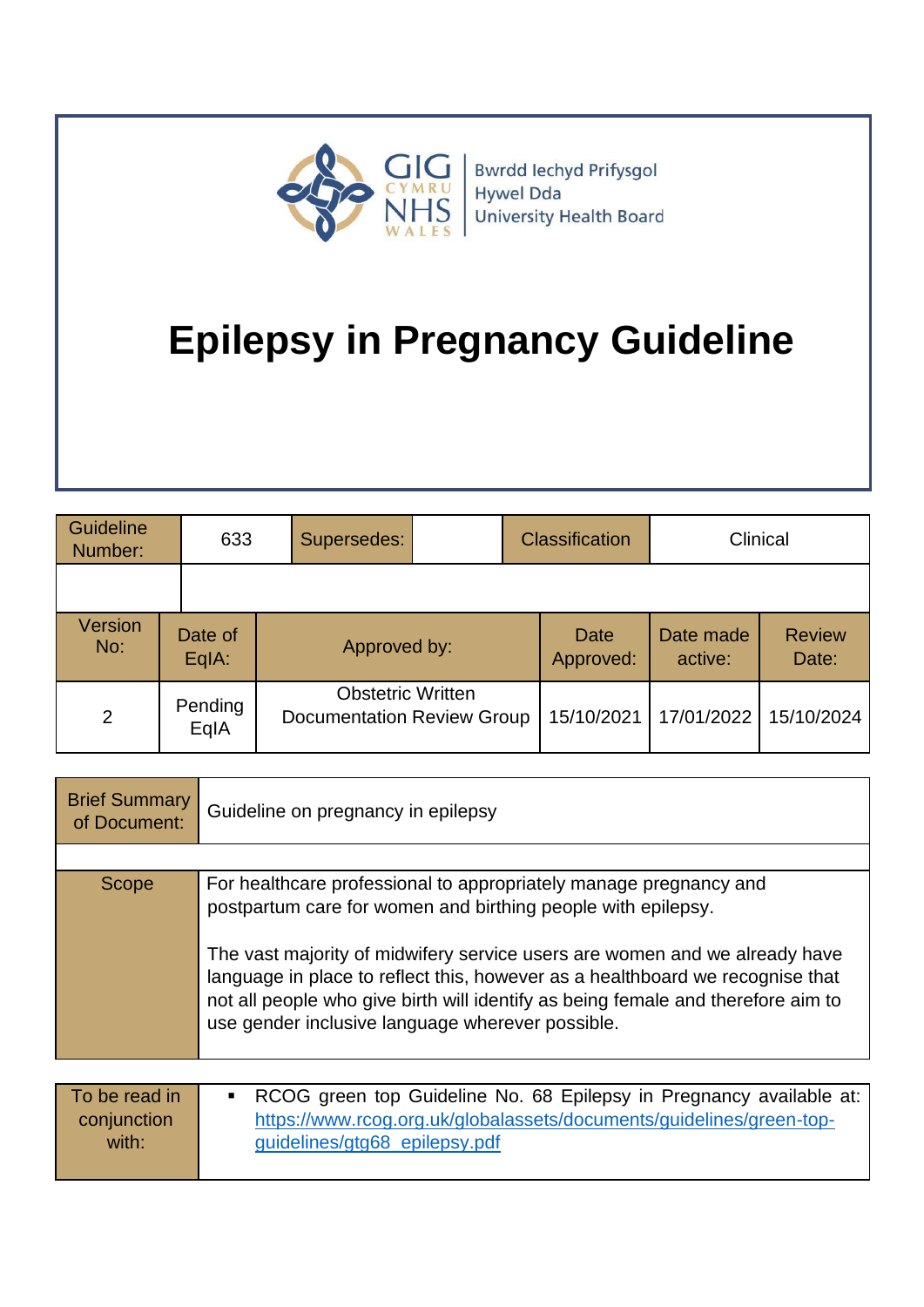|                                | NICE: Epilepsy in adults. Quality standard (QS26) Published: 28 February,<br>$\blacksquare$<br>2013 Overview   Epilepsy in adults   Quality standards   NICE                                      |  |  |  |
|--------------------------------|---------------------------------------------------------------------------------------------------------------------------------------------------------------------------------------------------|--|--|--|
|                                | NICE: Special considerations for women and girls with epilepsy.<br>Published: 14 May 2021 file:///Users/users/Downloads/epilepsy-special-<br>considerations-for-women-and-girls-with-epilepsy.pdf |  |  |  |
|                                | Maternity epilepsy shared-care toolkit<br>Pregnant women with epilepsy-a maternity[]                                                                                                              |  |  |  |
| <b>Patient</b><br>Information: | Epilepsy in Pregnancy. Patient Information. RCOG available at<br>https://www.rcog.org.uk/en/patients/patient-leaflets/epilepsy-in-pregnancy/                                                      |  |  |  |

|                       | <b>Reviews and updates</b>                                                                                                                                                                                                                                                                                                                                                                                                                                                                                                                                                                                                                                                                                                                 |                   |  |  |  |  |  |
|-----------------------|--------------------------------------------------------------------------------------------------------------------------------------------------------------------------------------------------------------------------------------------------------------------------------------------------------------------------------------------------------------------------------------------------------------------------------------------------------------------------------------------------------------------------------------------------------------------------------------------------------------------------------------------------------------------------------------------------------------------------------------------|-------------------|--|--|--|--|--|
| <b>Version</b><br>no: | <b>Summary of Amendments:</b>                                                                                                                                                                                                                                                                                                                                                                                                                                                                                                                                                                                                                                                                                                              | Date<br>Approved: |  |  |  |  |  |
| 1                     | New guideline                                                                                                                                                                                                                                                                                                                                                                                                                                                                                                                                                                                                                                                                                                                              | 14/09/2017        |  |  |  |  |  |
| $\overline{2}$        | Guideline update<br><b>Summary of Amendments:</b><br>Inclusion of:<br>Use of the Maternity Epilepsy Shared Tool kit at the booking<br>appointment<br>Information regarding common AED's used to manage epilepsy<br>٠<br>and their teratogenicity as outlined by the Medicines &<br>Healthcare products Regulatory Agency (MHRA) Epilepsy<br><b>Medicines and Pregnancy</b><br>General care for women with epilepsy during the antenatal,<br>$\blacksquare$<br>intrapartum and postnatal period as outlined by women with<br>Epilepsy.co.uk<br>Addition of appendices with flow charts outlining the<br>٠<br>management of pregnant and postnatal women with epilepsy;<br>the emergency management of an epileptic seizure in<br>pregnancy. | 15/10/2021        |  |  |  |  |  |

Database No: 633 633 Page 2 of 15 Version 2.0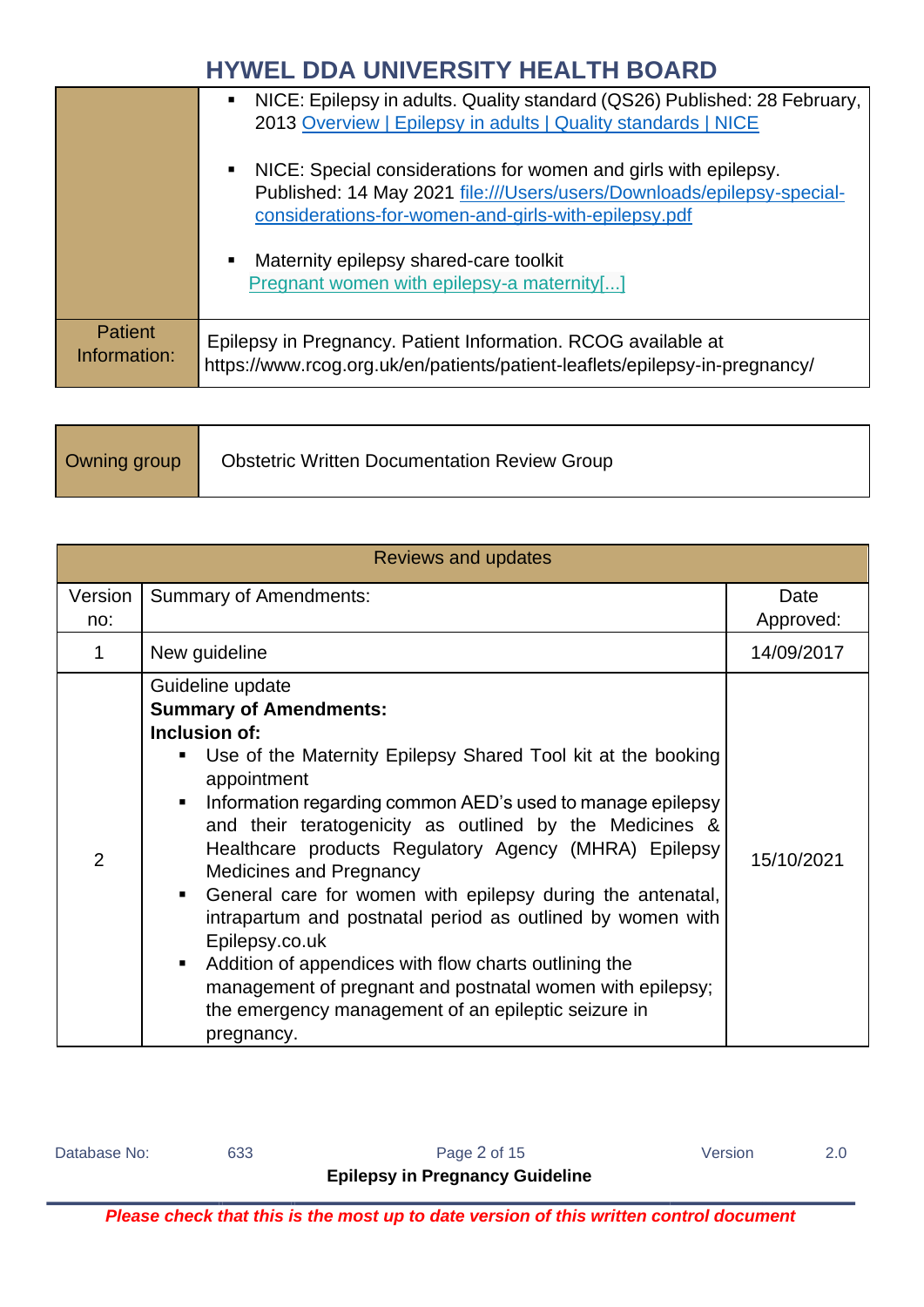Glossary of terms

| Term         | <b>Definition</b>                           |
|--------------|---------------------------------------------|
| <b>AED</b>   | Anti-epileptic Drugs                        |
| <b>SUDEP</b> | Sudden Unexpected Death in Epilepsy         |
| <b>TENS</b>  | Transcutaneous electrical nerve stimulation |
| <b>WWE</b>   | Women with Epilepsy                         |
|              |                                             |

| Keywords | ↑   Epilepsy, pregnancy, contraception |
|----------|----------------------------------------|
|----------|----------------------------------------|

Database No: 633 633 Rage 3 of 15 7 Version 2.0

**Epilepsy in Pregnancy Guideline**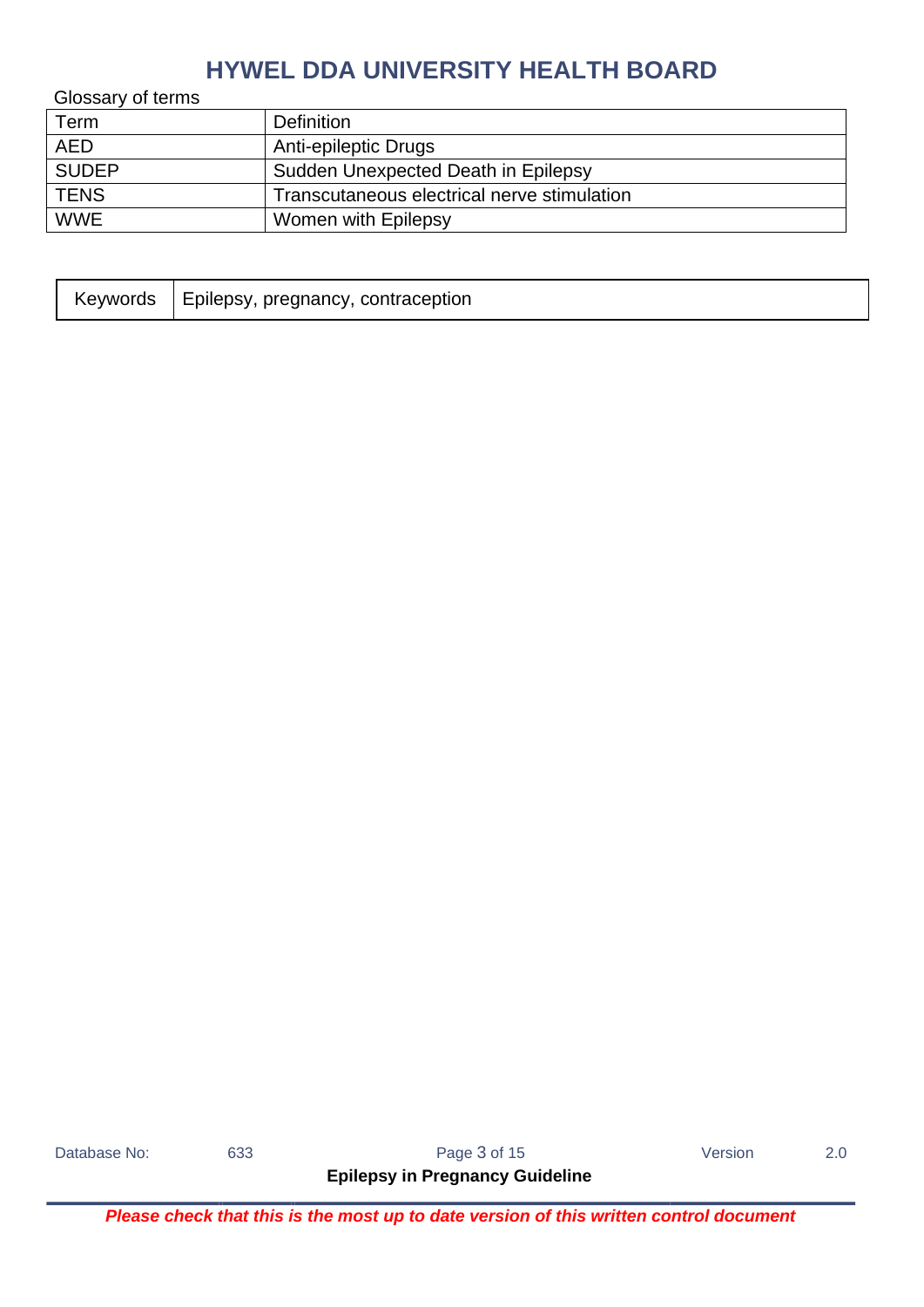|     | Contents                                                    |  |
|-----|-------------------------------------------------------------|--|
|     |                                                             |  |
|     |                                                             |  |
|     |                                                             |  |
|     |                                                             |  |
|     |                                                             |  |
|     |                                                             |  |
|     |                                                             |  |
| 8.  |                                                             |  |
|     |                                                             |  |
| 10. |                                                             |  |
| 11. | The Management of Pregnant Women with Epilepsy Flowchart 13 |  |
| 12. |                                                             |  |
| 13. |                                                             |  |

Database No:

633

Page 4 of 15

Version

 $2.0$ 

**Epilepsy in Pregnancy Guideline**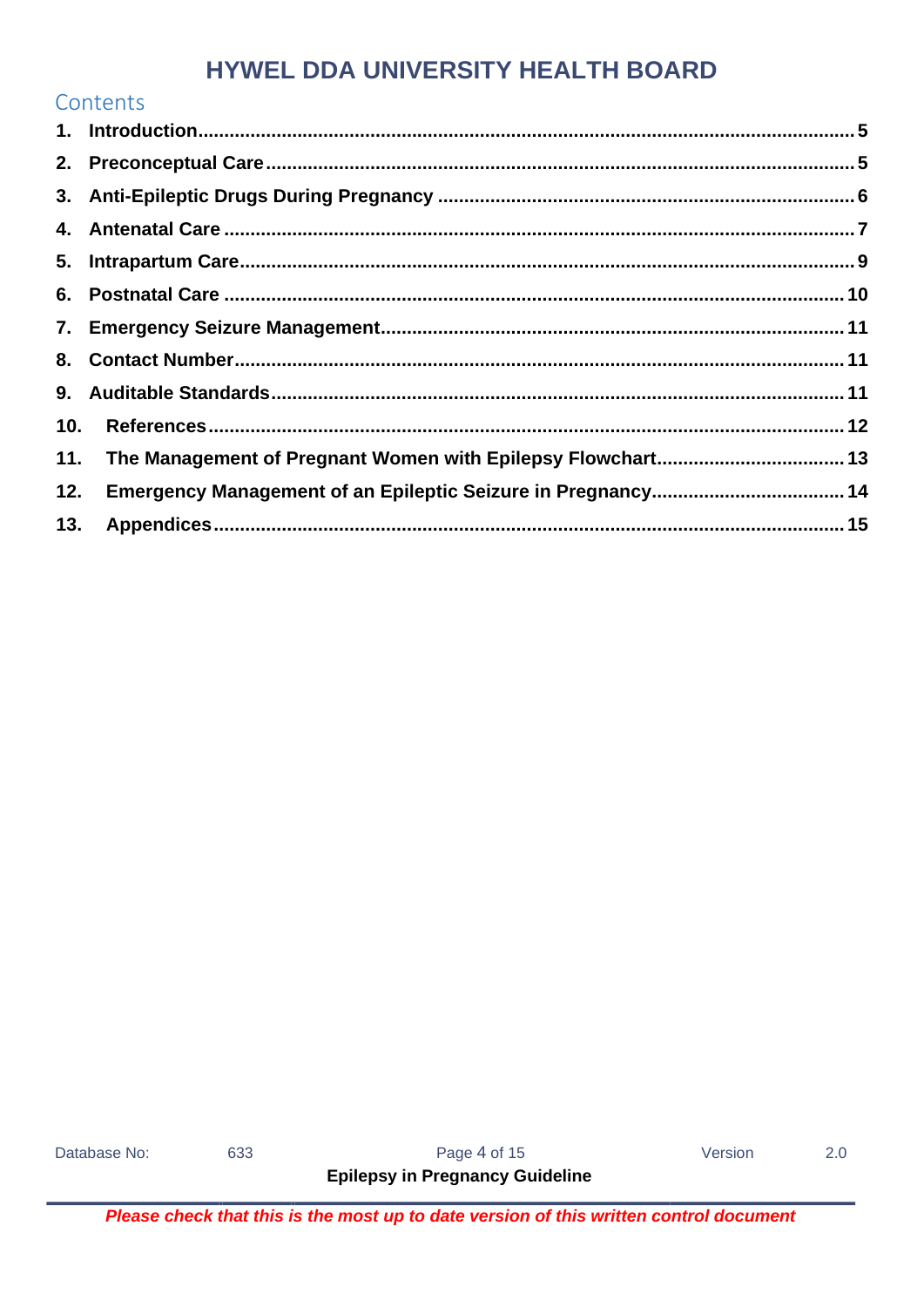#### <span id="page-4-0"></span>**1. Introduction**

Most women with epilepsy who are receiving optimal treatment for their epilepsy, and who are well informed, supported and fully counselled have uncomplicated pregnancies, normal deliveries, and healthy children. However, according the most recent MBRRACE the number of women dying from Sudden Unexpected Death in Epilepsy has doubled in comparison to the previous 3 years, with 13% of the maternal deaths being attributed to epilepsy and stroke (MMBRACE-UK 2020).

Epilepsy is the most common neurological disorder in women of childbearing age in the UK; it affects 0.5-1.0% of women. 0.5% of these women will require antiepileptic drugs (AED). There are a number of important health-related issues relating to the diagnosis of epilepsy and the use of AEDs in women of childbearing age.

AEDs are associated with teratogenic effects and uncontrolled seizures can cause adverse effects during pregnancy. Conversely, pregnancy and the menstrual cycle can affect seizure control due to hormonally induced alteration of the seizure threshold.

In 54% of women with epilepsy, there is no change in the frequency of fits. In 25-30%, fit frequency will increase.

#### <span id="page-4-1"></span>**2. Preconceptual Care**

Women need good **contraceptive** advice to ensure that all pregnancies are planned.

In women of childbearing potential, the possibility of interaction with oral contraceptives should be discussed and an assessment made as to the risks and benefits of treatment with individual drugs. In girls of childbearing potential, including young girls who are likely to need treatment into their childbearing years, the possibility of interaction with oral contraceptives should be discussed with the child and/or her carer, and an assessment made as to the risks and benefits of treatment with individual drugs.

In women and girls of childbearing potential, the risks and benefits of different contraceptive methods, including hormone-releasing intra-uterine devices (IUDs), should be discussed.

If a woman or birthing person is taking enzyme-inducing AEDs chooses to take the combined oral contraceptive pill, guidance about dosage should be sought from the summary of product characteristics.

Women on the progesterone only pill should be advised about other forms of contraception i.e. Depo Provera or Mirena IUD, which are not affected by enzyme induction. Particular AED's, which may affect the efficacy of oral contraceptives, are:

Carbamazepine (Tegretol®); Oxcarbazepine (Trileptal®); Phenytoin (Epanutin®); Topiramate (Topamax®); Primidone (Mysoline®); Phenobarbital (also known as Phenobarbitone).

Follow the RCOG guidance for emergency contraception.

#### **Information and support for pregnant women and those wishing to become pregnant**

Women, girls and birthing people with epilepsy need accurate information during pregnancy, and the possibility of status epilepticus and SUDEP should be discussed with all women and girls who plan to stop AED therapy.

| Database No: | 633 | Page 5 of 15                           | Version |  |
|--------------|-----|----------------------------------------|---------|--|
|              |     | <b>Epilepsy in Pregnancy Guideline</b> |         |  |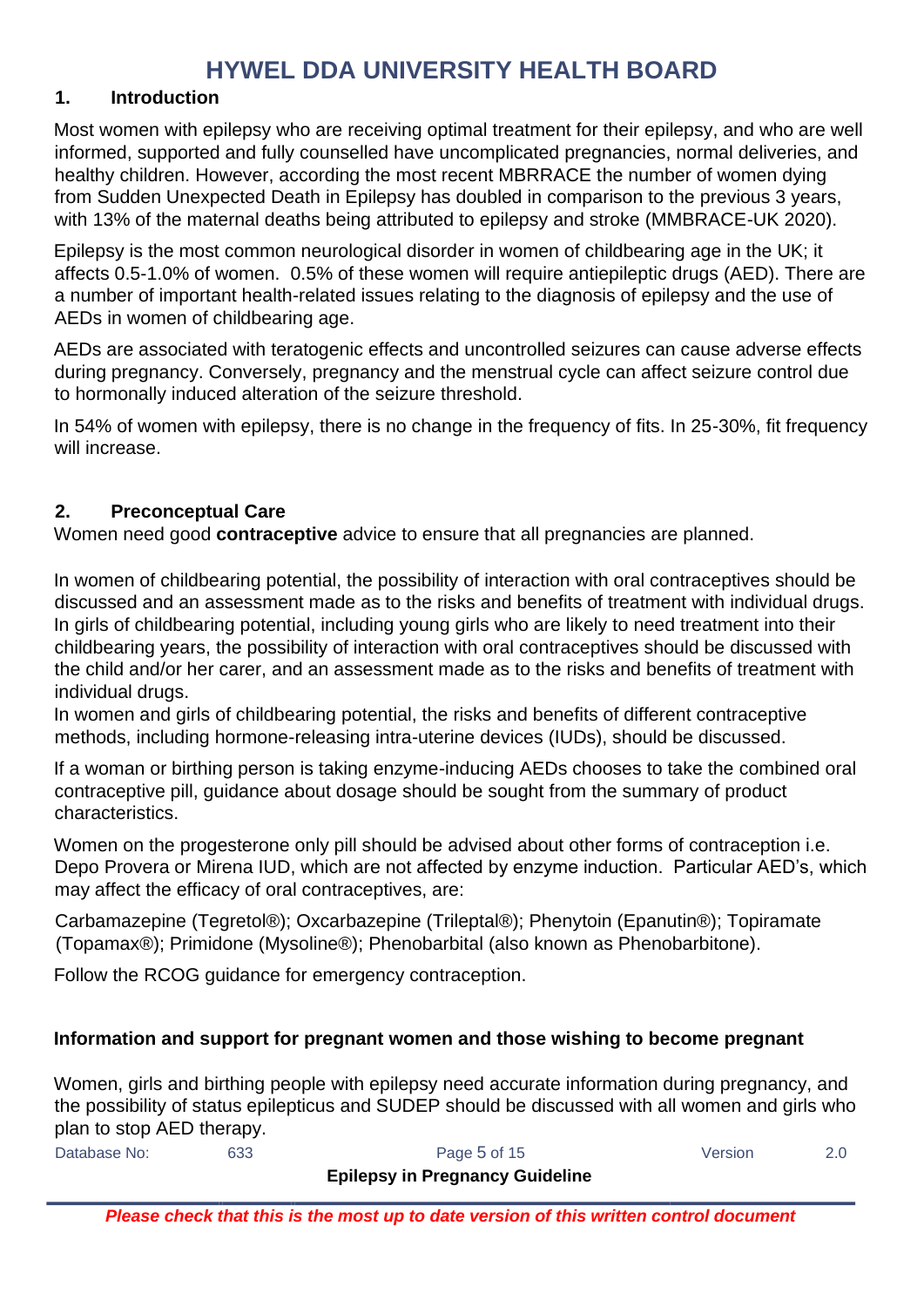The clinician should discuss with the woman, girl or birthing person the relative benefits and risks of adjusting medication to enable her to make an informed decision. Where appropriate, the woman's specialist should be consulted.

Women with generalised tonic-clonic (GTC) seizures should be informed that the fetus might be at relatively higher risk of harm during a seizure, although the absolute risk remains very low, and the level of risk may depend on seizure frequency.

Women should be reassured that there is no evidence that focal seizures, absence seizures and myoclonic seizures affect the pregnancy or developing fetus adversely unless they fall and sustain an injury.

Women should be reassured that an increase in seizure frequency is generally unlikely in pregnancy or in the first few months after birth.

Generally, women may be reassured that the risk of a tonic–clonic seizure during labour and the 24 hours after birth is low (1–4%).

Women with epilepsy should be informed that although they are likely to have healthy pregnancies, their risk of complications during pregnancy and labour is higher than for women without epilepsy.

Genetic counselling should be considered if one partner has epilepsy, particularly if the partner has idiopathic epilepsy and a positive family history of epilepsy.

Although there is an increased risk of seizures in children of parents with epilepsy, the probability that a child will be affected is generally low. However, this will depend on the family history.

#### **Folic acid 5mg once daily should be started as soon as contraception is stopped. All WWE should receive 5mg folic acid for at least 3 months pre pregnancy.**

#### <span id="page-5-0"></span>**3. Anti-Epileptic Drugs During Pregnancy**

Compared with the general population, WWE who take AEDs during pregnancy may have a higher risk of having a baby who is born with a birth defect. Some of the AEDs may also affect how the baby grows in the womb and its brain development, potentially affecting thinking, language, attention, social and behavioural skill. The risk to the unborn baby depends on many different things, including which epilepsy medicines are used during pregnancy. Some epilepsy medicines have a higher risk of harming a baby during pregnancy than others. The risk of harm to the baby may also be increased if a woman or birthing person is taking a high dose of an epilepsy medicine or if she is taking more than one AED.

The clinician (either GP, Neurologist or Obstetrician) should undertake a medication review and discuss relative benefits and risks of adjusting medication to enable the patient to make an informed decision. This includes:

• The risk of teratogenesis (Please see the MHRA Epilepsy Guide to Medicines for more information https://assets.publishing.service.gov.uk/government/uploads/system/uploads/attachment\_d

ata/file/950069/Epilepsy-medicines-in-pregnancy-leaflet.pdf) or UK teratology Information Service(UKTIS) www.uktis.org

Database No: 633 633 Page 6 of 15 Page 6 of 15 Version 2.0 • The potential risks to the fetus from frequent generalised tonic-clonic seizures.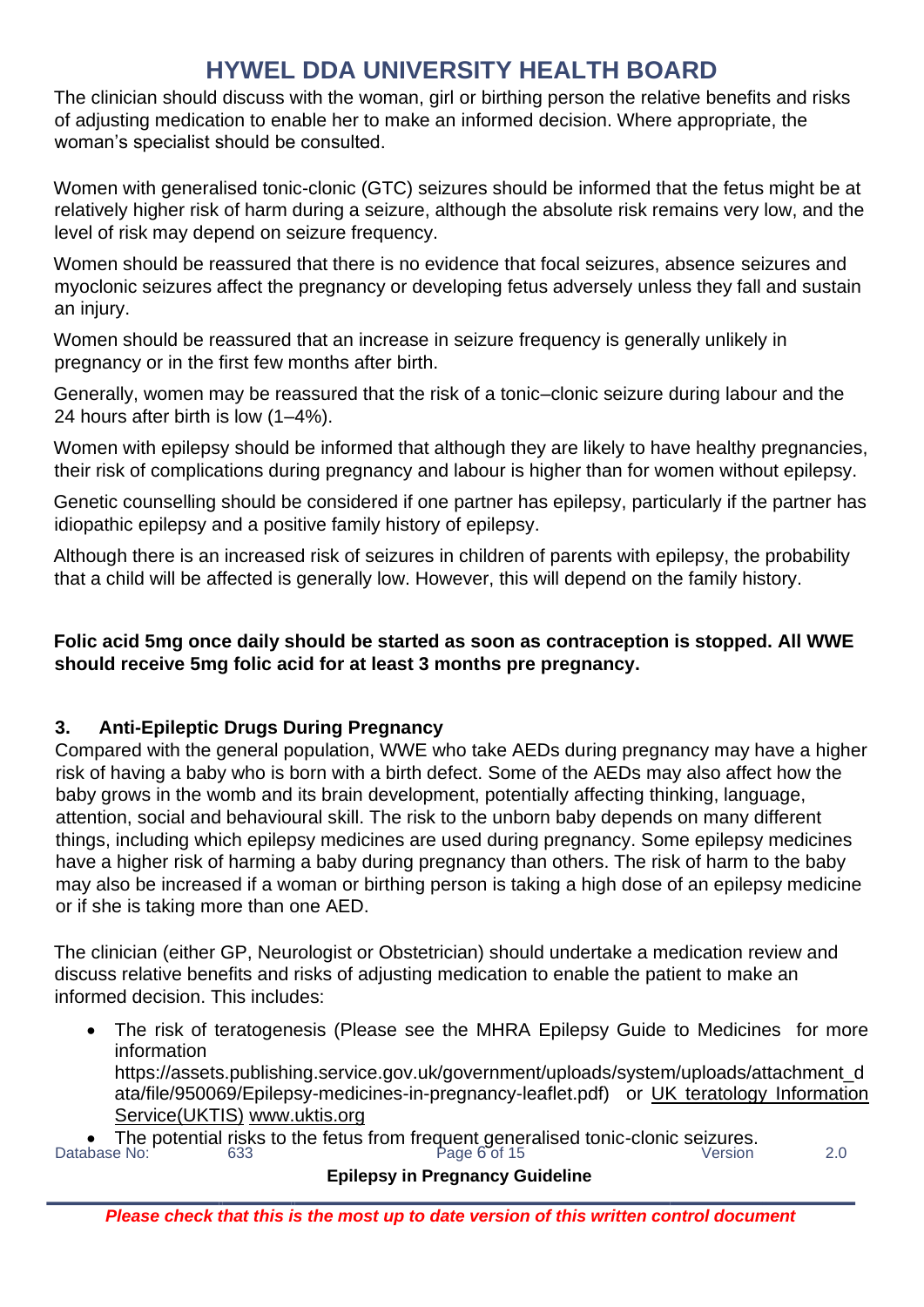- Possibility of stopping anticonvulsant medication for the first trimester if the woman or birthing person has been seizure free for more than two years. However, this should be risk assessed and actioned on an individualised basis.
- Reiterate the possibility of status epilepticus and SUDEP

Lamotrigine (brand name Lamictal®) and levetiracetam (brand name Keppra®) are safer to use during pregnancy than other epilepsy medicines. Research indicates that they do not increase the risk of physical birth abnormalities compared with the general population.

Taking the epilepsy medicine sodium valproate or valproic acid can cause serious harm to an unborn baby. Latest figures suggest that if 100 women take valproate medicines during their pregnancy, about 10 of these babies will be born with physical birth abnormalities. This compares with 2 to 3 out of 100 of the general population. Additionally, about 30 to 40 of every 100 children exposed to valproate medicines during gestation will develop learning difficulties and neurodevelopmental disorders (such as autism).

Taking phenobarbital or phenytoin during pregnancy increases the risk that the child may have difficulties with learning and thinking ability.

Phenobarbital, topiramate, or zonisamide (Zonegran®) taken during pregnancy can increase the risk of the baby being born smaller than expected compared with the general population.

The risks of taking gabapentin (Lecomig®, Neurontin®) and pregabalin (Alzain®, Axalid®, Lecaent®, Lyrica®) during pregnancy are not yet fully understood. Some research suggests that taking pregabalin during pregnancy may slightly increase the risk of a baby being born with physical birth abnormalities.

Zonisamide (Zonegra) the risks are not known. Further research is required to determine whether zonaisamide increases the risk of a birth anomaly or a learning or thinking disability.

n®)

Clobazam – some research suggests that clobazam may slightly increase the risk of a baby being born with physical birth abnormalities.

Those WWE taking teratogenic AED's, especially sodium valporate/valproic acid should be referred to Fetal Medicine.

#### <span id="page-6-0"></span>**4. Antenatal Care**

#### **WWE should commence folic acid at a dose of 5mg once daily prior to pregnancy and continue until at least 12 weeks' gestation.**

WWE should have their initial appointment with the community midwife as soon as possible to ensure appropriate referrals are initiated. Community midwives should initiate the 'Pregnant Women with Epilepsy Maternity Tool kit proforma' with the woman or birthing person (please see appendices for links if no hard copy available).

| Database No: | 633 | Page 7 of 15                           | Version |  |
|--------------|-----|----------------------------------------|---------|--|
|              |     | <b>Epilepsy in Pregnancy Guideline</b> |         |  |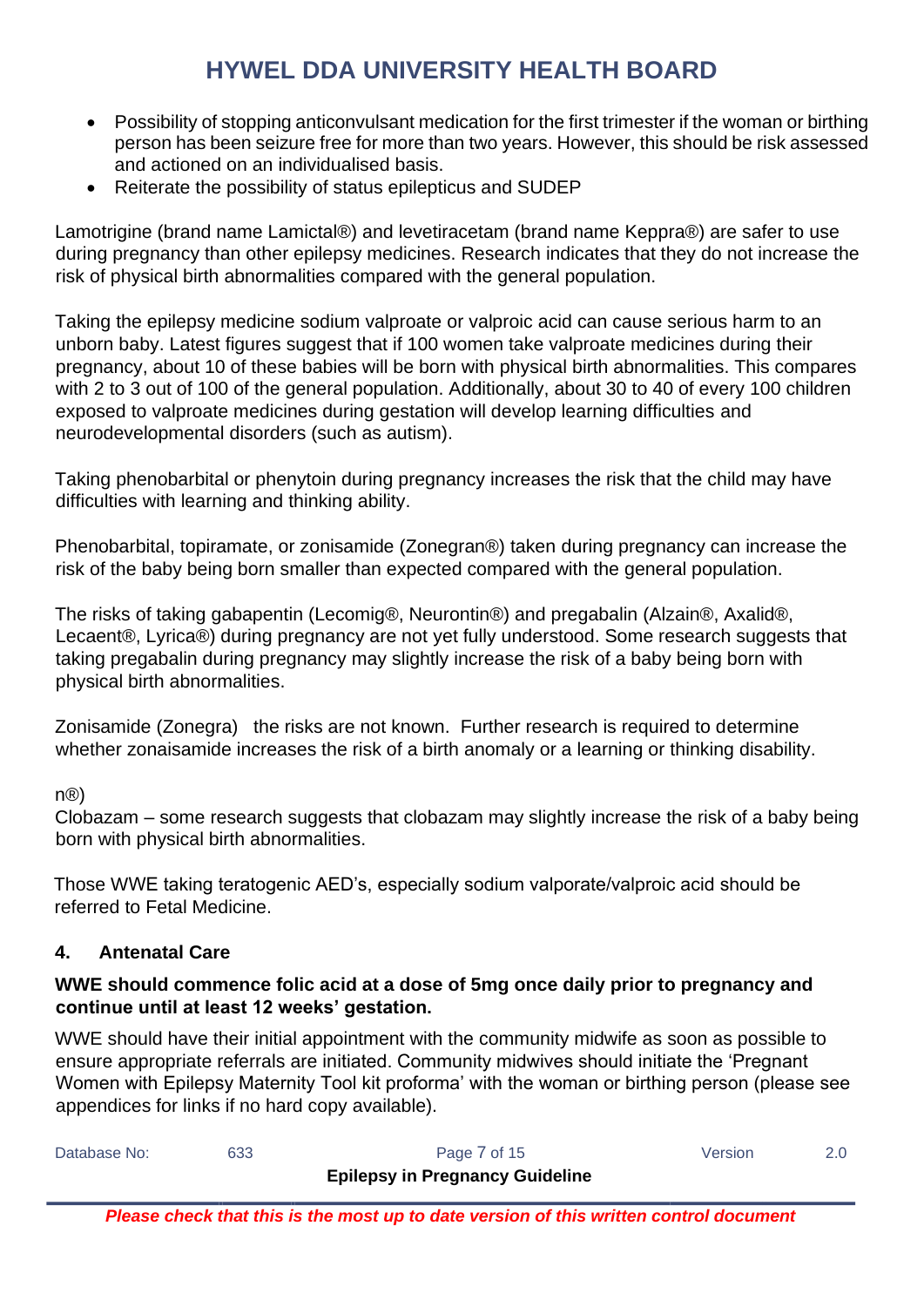Midwives should give patient information leaflets as directed in the tool kit, especially the RCOG [Epilepsy in Pregnancy](https://www.rcog.org.uk/globalassets/documents/patients/patient-information-leaflets/pregnancy/pi-epilepsy-in-pregnancy.pdf) patient information leaflet (Appendix 2). Sign post women to the [Epilepsy](https://www.epilepsy.org.uk/info/daily-life/having-baby/pregnancy)  [Action:During pregnancy](https://www.epilepsy.org.uk/info/daily-life/having-baby/pregnancy) (appendix 3) and [women with epilepsy](https://www.womenwithepilepsy.co.uk/) (appendix 4)websites.

All pregnant WWE should be referred for consultant-led care who will liaise with neurologist and form an individualised plan of care. The 'Epilepsy Maternity Tool Kit' should be checked and completed and followed by the obstetrician / neurology specialist (either directly or by email / mail) and this should be recorded in the individualised plan for intrapartum and postpartum care. WWE should be encouraged to download and use the EpSMon: [epilepsy self-monitoring app](https://sudep.org/epilepsy-self-monitor) (APPENDIX 5).

WWE who are unexpectedly pregnant and have had no pre-pregnancy counselling, are taking multiple AED's, are taking Valproate, or have poorly controlled epilepsy should be reviewed urgently by their neurology team.

All WWE who are taking AEDs that could cause fetal abnormalities (especially sodium valproate), taking multiple AEDs, or who have active epilepsy despite taking AEDs should be offered a referral to the Fetal Medicine Unit.

All Women using AEDs should have a paediatric referral for an individualised care plan for the neonate following birth.

| Risk of having a baby born with a physical birth abnormality |                                                                                                  |                            |  |  |  |
|--------------------------------------------------------------|--------------------------------------------------------------------------------------------------|----------------------------|--|--|--|
| General population                                           |                                                                                                  | 2 to 3 out of 100 babies   |  |  |  |
| Carbamazepine                                                | Curatil®, Tegretol®                                                                              | 4 to 5 out of 100 babies   |  |  |  |
| Phenobarbital                                                | Phenobarbital Accord, Phenobarbital Elixir                                                       | 6 to 7 out of 100 babies   |  |  |  |
| Phenytoin                                                    | Epanutin <sup>®</sup>                                                                            | About 6 out of 100 babies  |  |  |  |
| Topiramate                                                   | Topamax®                                                                                         | 4 to 5 out of 100 babies   |  |  |  |
| Valproate                                                    | Epilim®, Depakote®, Convulex®, Episenta®,<br>Epival®, Kentlim®, Syonell®, Orlept® and<br>Valpal® | About 10 out of 100 babies |  |  |  |

All pregnant WWE should be encouraged to, or allow their obstetrician to, register with the UK Epilepsy and Pregnancy Register (APPENDIX 6.)[\(www.epilepsyandpregnancy.co.uk\)](http://www.epilepsyandpregnancy.co.uk/).

All pregnant women with poorly controlled epilepsy should undergo a complex anaesthetic review.

Pregnant women and girls who are taking AEDs should be offered a high-resolution ultrasound scan to screen for structural anomalies. This scan should be performed at 18–20 weeks' gestation by an appropriately trained ultrasound sonographer. However, earlier scanning can be considered to allow earlier detection of major malformations.

| Database No: | 633 | Page 8 of 15                           | Version | 2.0 <sub>1</sub> |
|--------------|-----|----------------------------------------|---------|------------------|
|              |     | <b>Epilepsy in Pregnancy Guideline</b> |         |                  |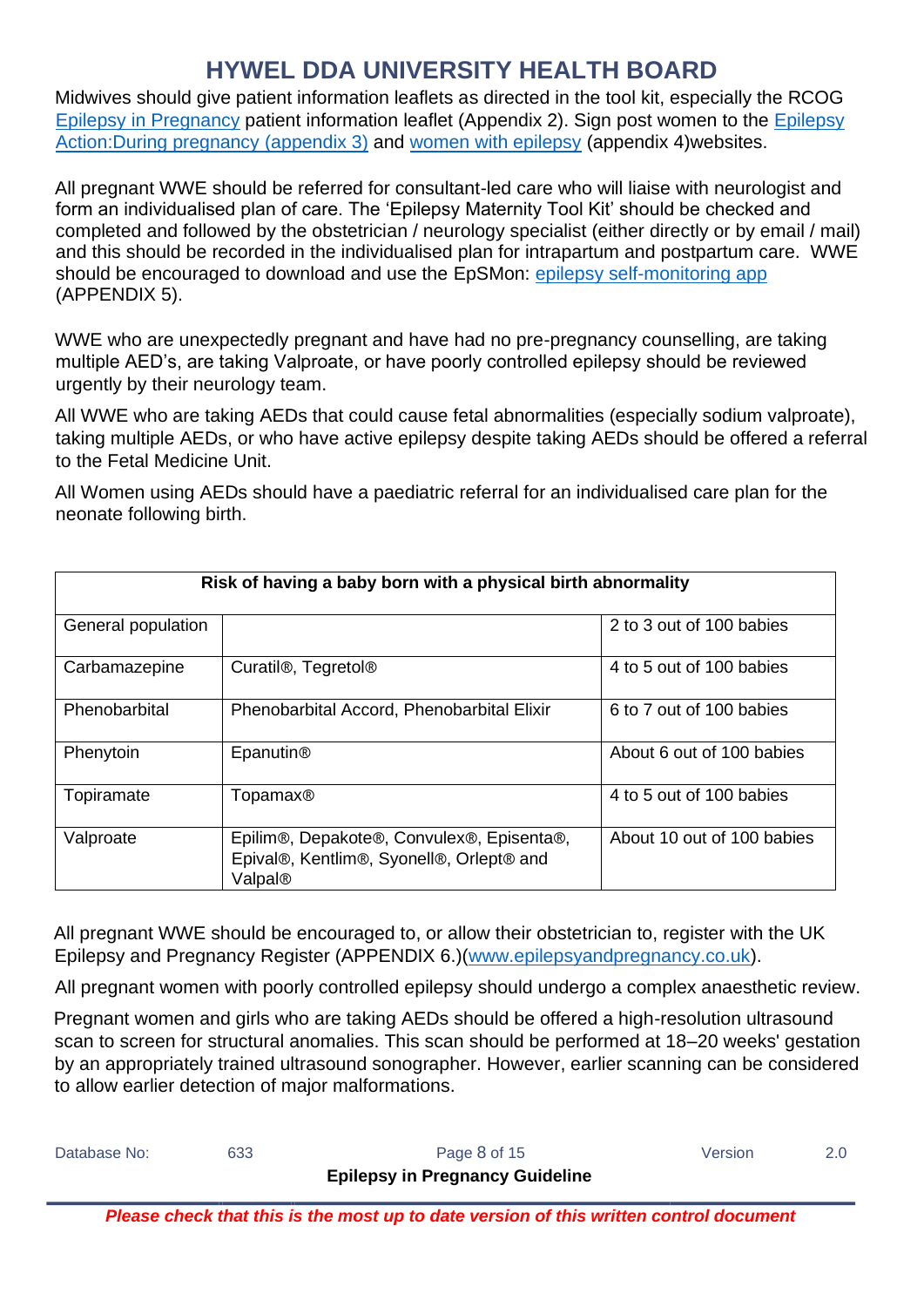All pregnant WWE on AEDs should be offered serial growth scans as they are at more risk of having a small for gestational age baby. The interval of scans should be considered on an individualised basis with a minimum of scans at 28/40 and 36/40.

All pregnant WWE on AEDs should be offered a referral to the Fetal Medicine Unit for a fetal cardiac scan as there is an increased risk of cardiac abnormalities.

In the antenatal period, WWE should be regularly assessed for the following: risk factors for SUDEP, seizure triggers, such as sleep deprivation and stress; adherence to AEDs; and seizure type and frequency.

Consideration should be given for early use of anti-emetics (oral or IV) for WWE experiencing prolonged episodes of vomiting as this can interfere with the absorption of AED's, and dehydration can provoke seizures.

If an antenatal admission is required, WWE should be asked to bring in their usual medications and if they are at risk of seizures should not be accommodated in a single room unless accompanied by their partner.

Information should be given to all patients on safety precautions: [Epilepsy Society risk](https://epilepsysociety.org.uk/living-epilepsy/wellbeing/safety-and-risk/risk-assessment#.V6INxRUrLIU)  [assessments](https://epilepsysociety.org.uk/living-epilepsy/wellbeing/safety-and-risk/risk-assessment#.V6INxRUrLIU) Appendix 7.). Relatives or friends should be given information on first aid [\(Information on first aid and epilepsy,](https://www.epilepsy.org.uk/info/firstaid) Appendix 8), including how to place the woman or birthing person in the recovery position in the event of a seizure**.** Women and birthing people should be advised to shower or bath in shallow water and not to bathe alone in the house or with the door locked.

Do not routinely monitor AED levels during pregnancy. If seizures increase or are likely to increase, monitoring AED levels (particularly levels of lamotrigine and phenytoin, which may be particularly affected in pregnancy) may be useful when making dose adjustments**.**

#### <span id="page-8-0"></span>**5. Intrapartum Care**

#### **Place and timing of birth**

A diagnosis of epilepsy is not an indication for planned Caesarean section delivery or routine induction of labour. If induction of labour is required, then all usual methods for induction are appropriate.

Women should give birth in an obstetric unit with facilities for maternal and neonatal resuscitation and treating maternal seizures.

The need for continuous electronic fetal monitoring should be decided on an individual basis. Women who are at risk of seizures in labour or have a seizure in labour should be monitored continuously.

Water birth should not be routinely offered to WWE but may be considered on an individualised basis. Women who are not taking AED's and who have been seizure free for a significant (seizure free in pregnancy and 12 months form last seizure) maybe offered a water birth after discussion with their consultant/epilepsy specialist.

| <b>AED Medication in labour</b> | Page 9 of 15                           | Version |  |
|---------------------------------|----------------------------------------|---------|--|
|                                 | <b>Epilepsy in Pregnancy Guideline</b> |         |  |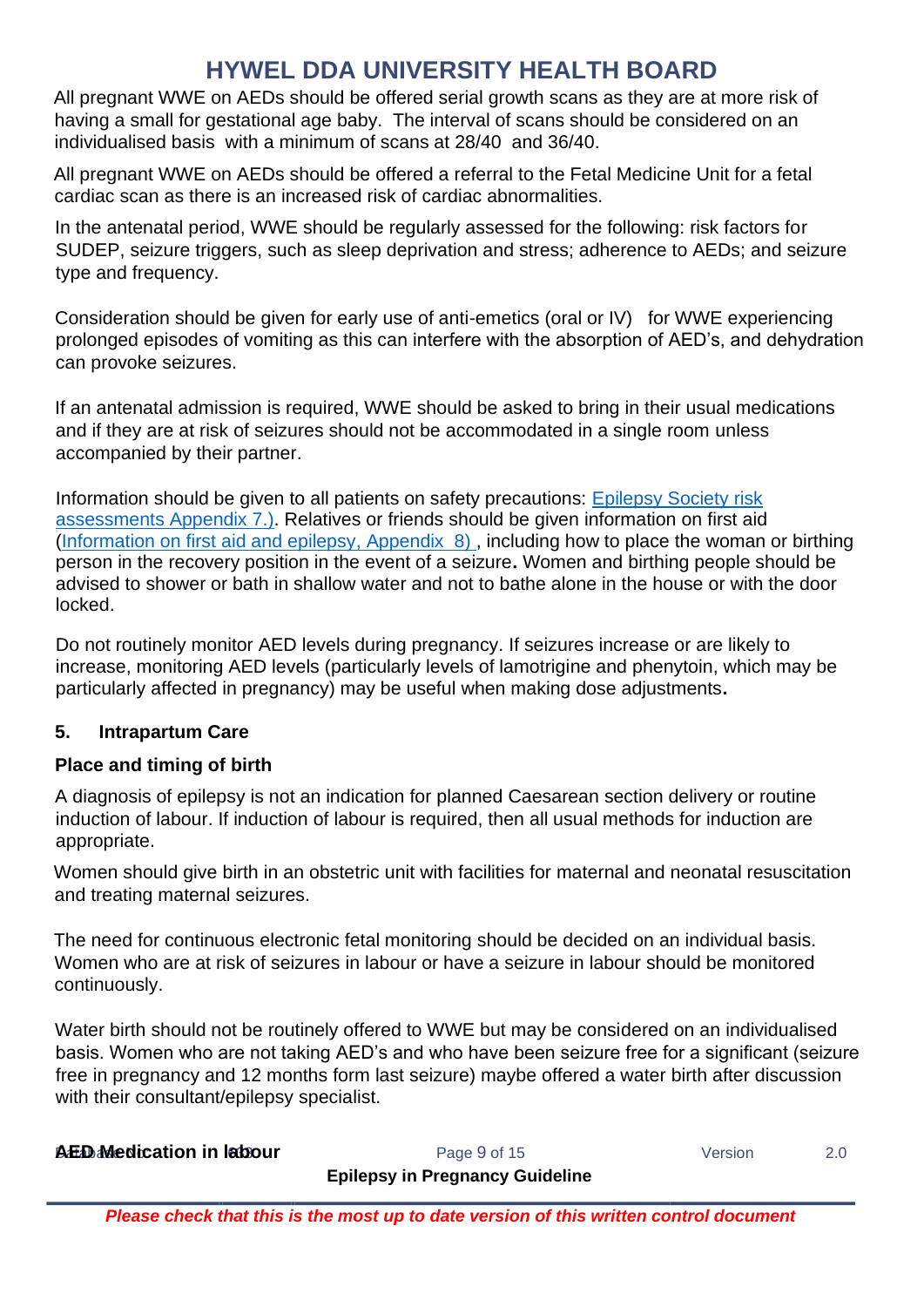The risks of seizures increase around delivery (1- 4%) therefore women using AEDs should be encouraged to take their prescribed medication at the usual times. Early use of anti-emetics and IV fluids should be considered for WWE in labour to avoid the malabsorption of AEDs, and to avoid becoming dehydrated. Intravenous access should be considered if the risk of seizure is felt to be high. IV or PR Diazepam or IV lorazepam may be used to control seizures.

#### **Analgesia**

Adequate analgesia should be encouraged to avoid seizure triggers such as stress, pain or tiredness. Pain relief options such as TENS, Epidural and remifentanil are all suitable for WWE. Pethidine should not be given; Diamorphine should be considered as an alternative. When WWE use Entonox they should avoid hyperventilation especially if they suffer from absence seizures.

#### **Neonatal Vitamin k**

Babies should receive intramuscular Vitamin K 1mg at birth to prevent the haemorrhagic disease of the newborn.

#### <span id="page-9-0"></span>**6. Postnatal Care**

WWE should be advised on postpartum management to reduce the risk of seizures and safe care for their baby. Overall, the risk is low, but there is a slight increase than during pregnancy due to pain, stress and tiredness triggers. Following birth women should be placed in a bay with other people or in a side room accompanied at all times by a partner.

They should be provided with information on safe conduct at home i.e. changing nappies on the floor, not bathing with the baby when alone at home, not carrying the baby down the stairs. Signpost women to [Epilepsy action: caring for a baby & young children](https://www.epilepsy.org.uk/info/caring-children) (Appendix 9.) Where possible, advise women not to sleep alone due to risk of nocturnal seizure

WWE on AEDs who have had a dose increased in pregnancy should have a plan made for the postnatal timing of dose reduction as documented in the shared care tool kit. If no plan is documented, contact the Neurology Team following delivery for advice. Higher doses are usually maintained immediately post-partum given the increased seizure risk during this time but should side effects occur reductions could be made in conjunction with Neurology advice. WWE should not alter their medications without the advice of their Neurologist/ GP.

Arrange urgent postnatal review by neurologist/epilepsy specialist if:

- When there is a diagnostic uncertainty, or when an urgent treatment review is recommended
- Seizures increased or were uncontrolled during pregnancy
- There is a history of prolonged seizures or status epilepticus
- Baby was born with a major congenital malformation
- The woman or birthing person is taking sodium valproate
- The woman or birthing person stopped epilepsy medication during pregnancy

When considering discharging a woman or birth person from midwifery care, ensure WWE know whom to contact in an emergency if there is any deterioration in her seizure control or mental wellbeing.

#### **Postnatal analgesia**

Database No: 633 633 Page 10 of 15 Version 2.0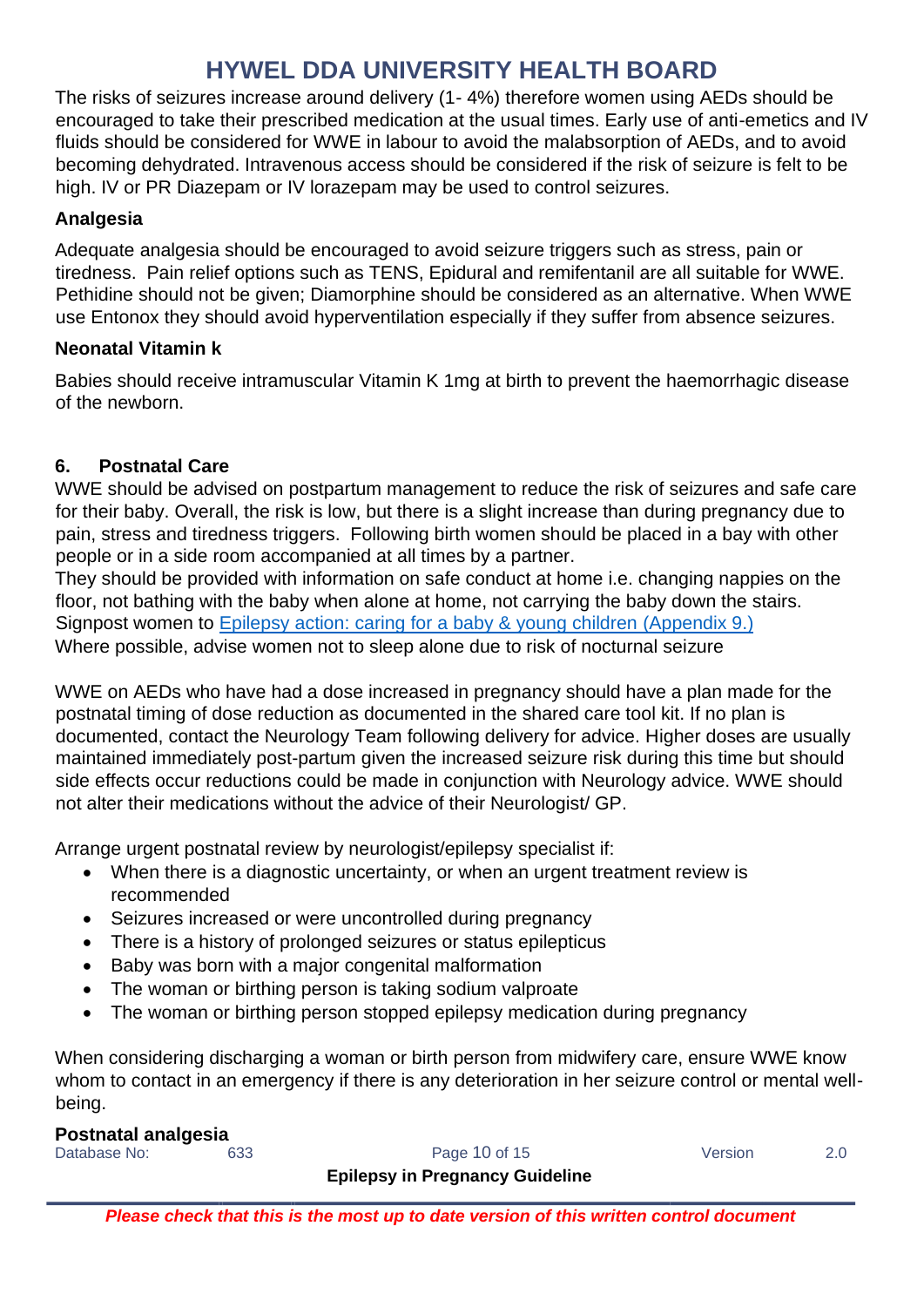Women should be advised that paracetamol, ibuprofen, morphine (Oramorph®) and diclofenac are all suitable analgesia options. Tramadol should be avoided.

#### **Breast-feeding and care of the baby**

All should be encouraged to breast feed, as there is no reason why mothers on antiepileptic medication should not breastfeed (possible exceptions are women taking phenobarbital and primidone).

#### **Contraception**

Prior to discharge WWE should be advised about postnatal contraception to avoid unplanned pregnancy. This should be documented in the postnatal book (please see contraception advice as documented earlier).

#### <span id="page-10-0"></span>**7. Emergency Seizure Management**

If WWE experience a seizure in the absence of an additional diagnosis of pre-eclampsia, emergency management should be:

Call for help

Left lateral Tilt

15L/min Oxygen

Commence CSFM (if antenatal / Labour)

IV Diazepam 5-10mg administered as a slow bolus **or** IV Lorazepam 2-4mg bolus repeated every 10-20 minutes, **or** PR Diazepam 10-20 mg repeated every 10-20 minutes, and a further dose 15 minutes later if high risk of seizures continue, or midazolam 10 mg as a buccal preparation

If seizures are not controlled, consider administration of phenytoin or fosphenytoin.The loading dose of phenytoin is 10–15 mg/kg by intravenous infusion.

If there is persistent uterine hypertonus, consider administration of tocolytic agents. After the mother is stabilised, continuous electronic fetal monitoring should be continued. If the fetal heart rate does not begin to recover within 5 minutes or if the seizures are recurrent, expedite delivery. This may require caesarean delivery if vaginal delivery is not imminent.

#### <span id="page-10-1"></span>**8. Contact Number**

 **Hywel Dda** Epilepsy Nurse contact details for : 01267239640 / 01267239662

#### <span id="page-10-2"></span>**9. Auditable Standards**

- RCOG patient information leaflet ' Epilepsy in pregnancy' to be given, discussed and filed in notes found at <https://www.rcog.org.uk/en/patients/patient-leaflets/epilepsy-in-pregnancy/>
- Use of the 'Pregnant women with epilepsy maternity shared care tool kit' to be filed in notes.
- Documentation of discussion of the risks to mother and baby from epilepsy and AED in the long and short term at the first consultant appointment and risk assessment for SUDEP.
- MDT involvement and care plan re medication for women with poorly controlled epilepsy or on AED
- Appropriate referrals to the Fetal Medicine Unit.

 $_{\sf Data}$ առանեցի օր women being enrolled onto the իկ( Ері ерзу, and Pregnancy Registe ա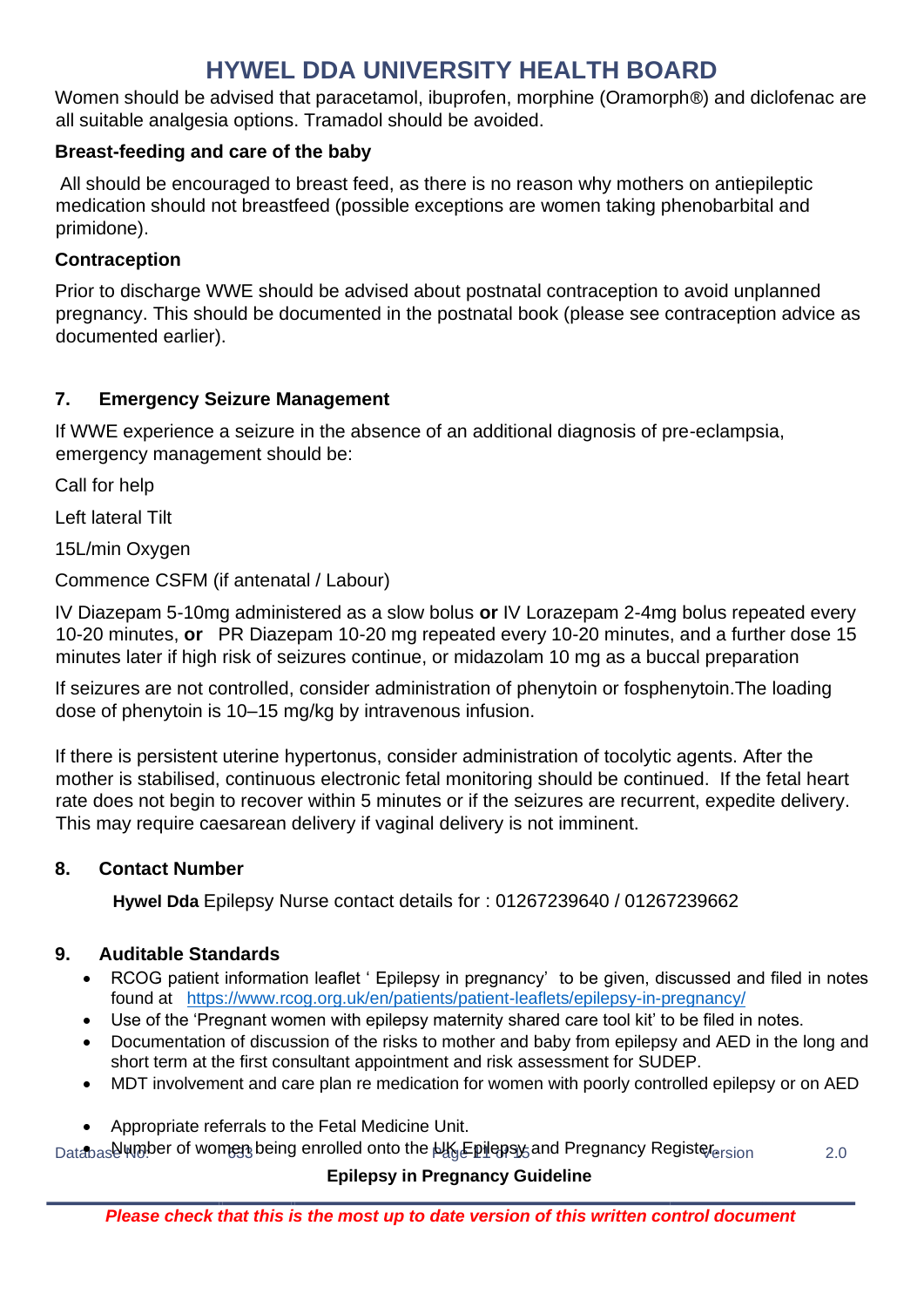#### <span id="page-11-0"></span>**10. References**

Edey, S, Moran,N., Nashef,L. SUDEP and epilepsy–related mortality in pregnancy. Epilepsia 2014:55:e72- 4

MBRRACE 2020. 'Saving lives, Improving Mother's care 'Report. MBRRACE-UK.

Meador K., Reynolds M., Crean s., Farbach k., Probst C., Pregnancy outcomes in women with epilepsy: a systemic review and meta – analysis of published pregnancy registries and cohorts. Epilepsy Res 2008: 81:1-13

Morley, K. (2020) Reducing risks for pregnant women with epilepsy: A qualitative study exploring experiences of using a toolkit at the antenatal booking appointment. *[Epilepsy & Behavio](https://www.sciencedirect.com/science/journal/15255050)*r

[Volume 103, Part B,](https://www.sciencedirect.com/science/journal/15255050/103/part/PB) February 2020, available at<https://doi.org/10.1016/j.yebeh.2019.07.019>

Morley, K. (2016) Learn about care for women with epilepsy in pregnancy. RCM Better Births Webinar Morley K (2016) available at<https://www.youtube.com/watch?v=ApKjKSuGLQw&t=49s>

RCOG ( 2016) Epilepsy in pregnancy. Royal College of Obstetricians and Gynaecologists. Green-top Guideline No 68. June 2016

The Epilepsies NCGC 2012 National Clinical Guideline Centre Clinical Guideline 20. Catherine Nelson Piercy. Ed.Dunitz 2002 Handbook of obstetric medicine.

NICE Epilepsy CG137 Jan 2012

NICE: Special considerations for women and girls with epilepsy. Published: 14 May 2021 [file:///Users/users/Downloads/epilepsy-special-considerations-for-women-and-girls-with-epilepsy.pdf](file:///C:/Users/users/Downloads/epilepsy-special-considerations-for-women-and-girls-with-epilepsy.pdf)

Database No: 633 633 Rage 12 of 15 Version 2.0

**Epilepsy in Pregnancy Guideline**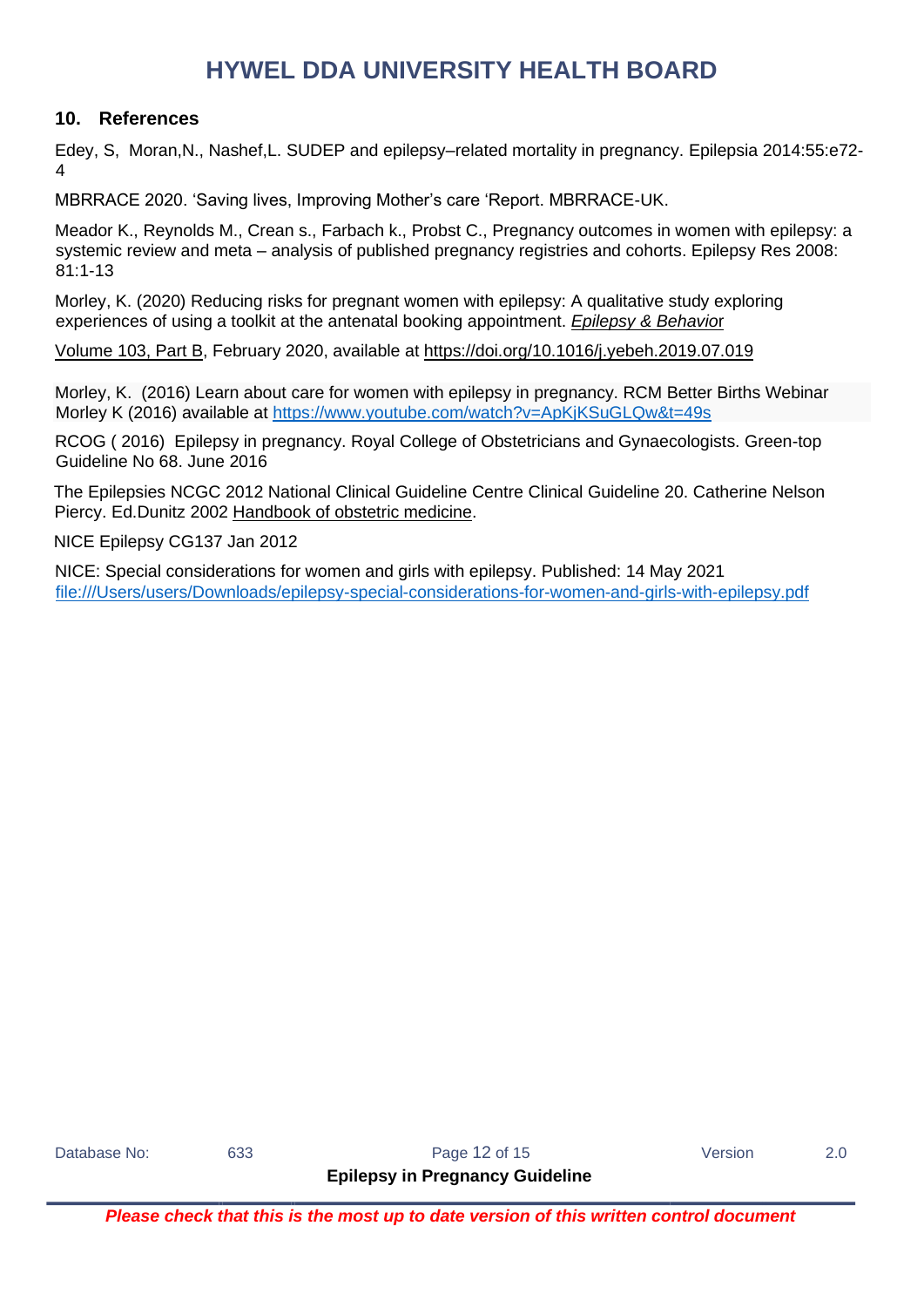#### <span id="page-12-0"></span>**11. The Management of Pregnant Women with Epilepsy Flowchart**

Unplanned pregnancy, use of polytherapy, active epilepsy with AEDs, focal epilepsy, and history of prolonged seizures, women taking Sodium Valporate = Urgent review by neurology team, obstetric consultant and

consider referral to FMU. Commence 5mg folic acid. Urgent appointment with consultant.

Consultant-led care

**Planned pregnancy** 

History of AED's and seizure-free, recent review by neurology team with a plan of care in place. Continue 5mg folic acid. Consultant-led care.

#### **Antenatal Care**

- Complete Maternity epilepsy shared-care toolkit  $\bullet$
- Consultant appointment with collaboration with neurology team, complete shared tool kit.  $\bullet$
- Information provided to women on epilepsy and pregnancy, the benefit and risks of AEDs and the effects of seizures on the fetus.
- Early management of uncontrolled vomiting and dehydration to avoid seizures
- Detailed anomaly scan by 20 /40
- Serial Growth scans from 28/40
- FMU referral by 24/40 if WWE on teratogenic AEDs for fetal cardiac scan / review  $\bullet$
- Paediatric referral for plan of care for the neonate following birth if WWE on AED's
- Complex anaesthetic review
- Patient safety precaution information  $\bullet$
- IOL (if required): All methods of induction are suitable for WWE

#### Intrapartum care.

- WWE should birth their babies in an obstetric led unit with appropriate resuscitation facilities  $\bullet$
- WWE should receive one-to one care at all times in labour and should not be left unattended.
- WWE should be reminded to take their AED as prescribed when in labour
- All analgesia options are available apart from pethidine
- Water birth is an option provided there has been a risk assessment and a plan agreed and documented by an obstetric consultant.
- Emergency seizure medication should be readily available on the ward

#### **Postnatal Care**

- Women should not be unaccompanied on the postnatal ward; they should be in a bay either with other women or in a side room accompanied by their partner.
- Women should continue on their medication as prescribed or as outlined by the neurology team. If AED doses were increased in pregnancy and a plan is not in place then a review is required, either with GP or Neurology team by day 10 for a plan to reduce dosage.
- All women should be encouraged to breast feed
- Paracetamol, ibuprofen, oral morphine and diclofenac are all suitable for WWE.  $\bullet$
- Women and their family should be made aware that pain, stress and tiredness can trigger seizures.
- On discharge discuss and provide information of safe home practices when caring for the baby etc.
- Inform women of the importance of contraception and planned pregnancy. Arrange contraception  $\bullet$ prescription if required.

| Database No: | 633 | Page 13 of 15                          | Version |  |
|--------------|-----|----------------------------------------|---------|--|
|              |     | <b>Epilepsy in Pregnancy Guideline</b> |         |  |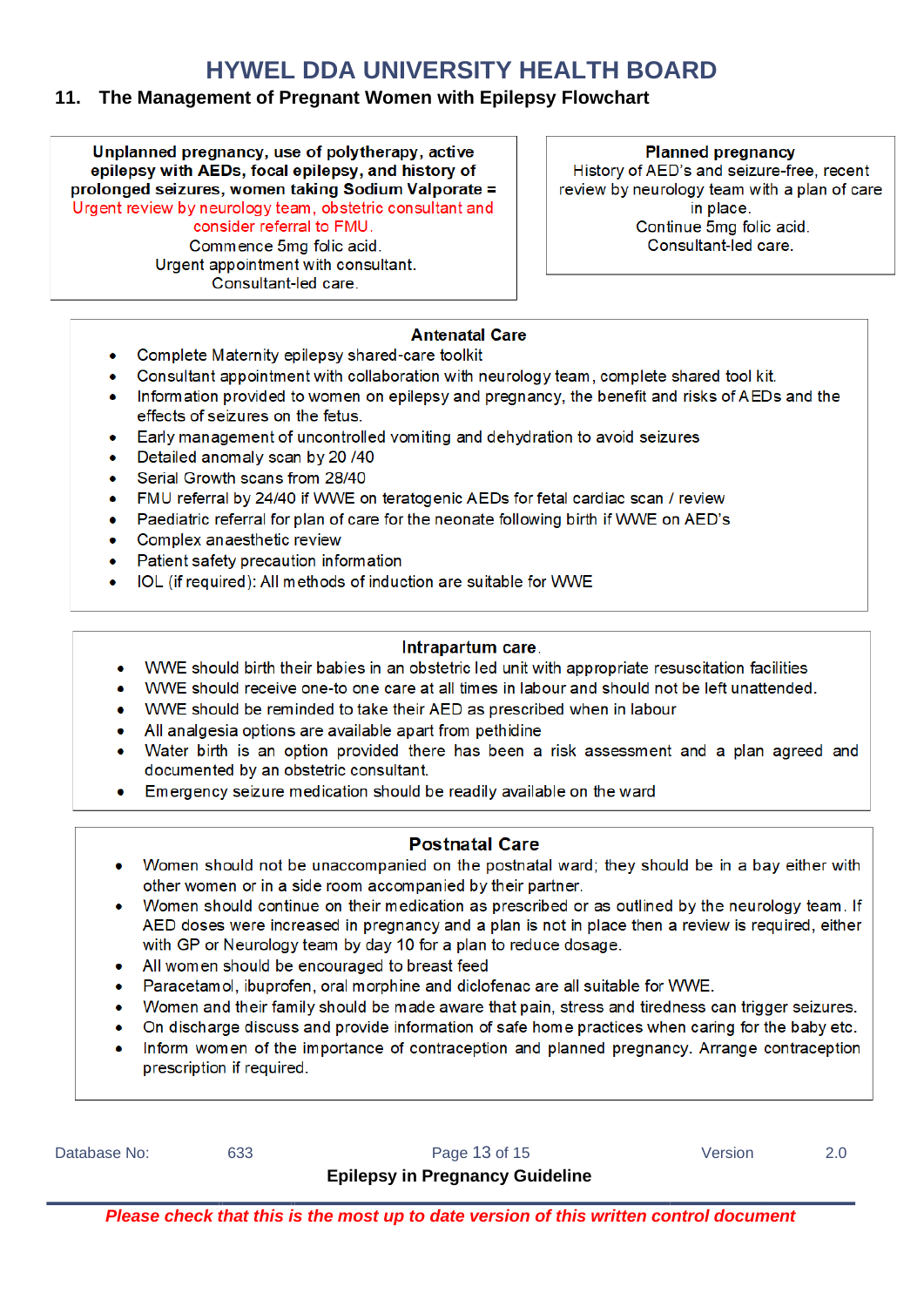#### <span id="page-13-0"></span>**12. Emergency Management of an Epileptic Seizure in Pregnancy**

In patients where seizures cannot be clearly attributed to epilepsy, protocols for the management of eclampsia should initially be followed